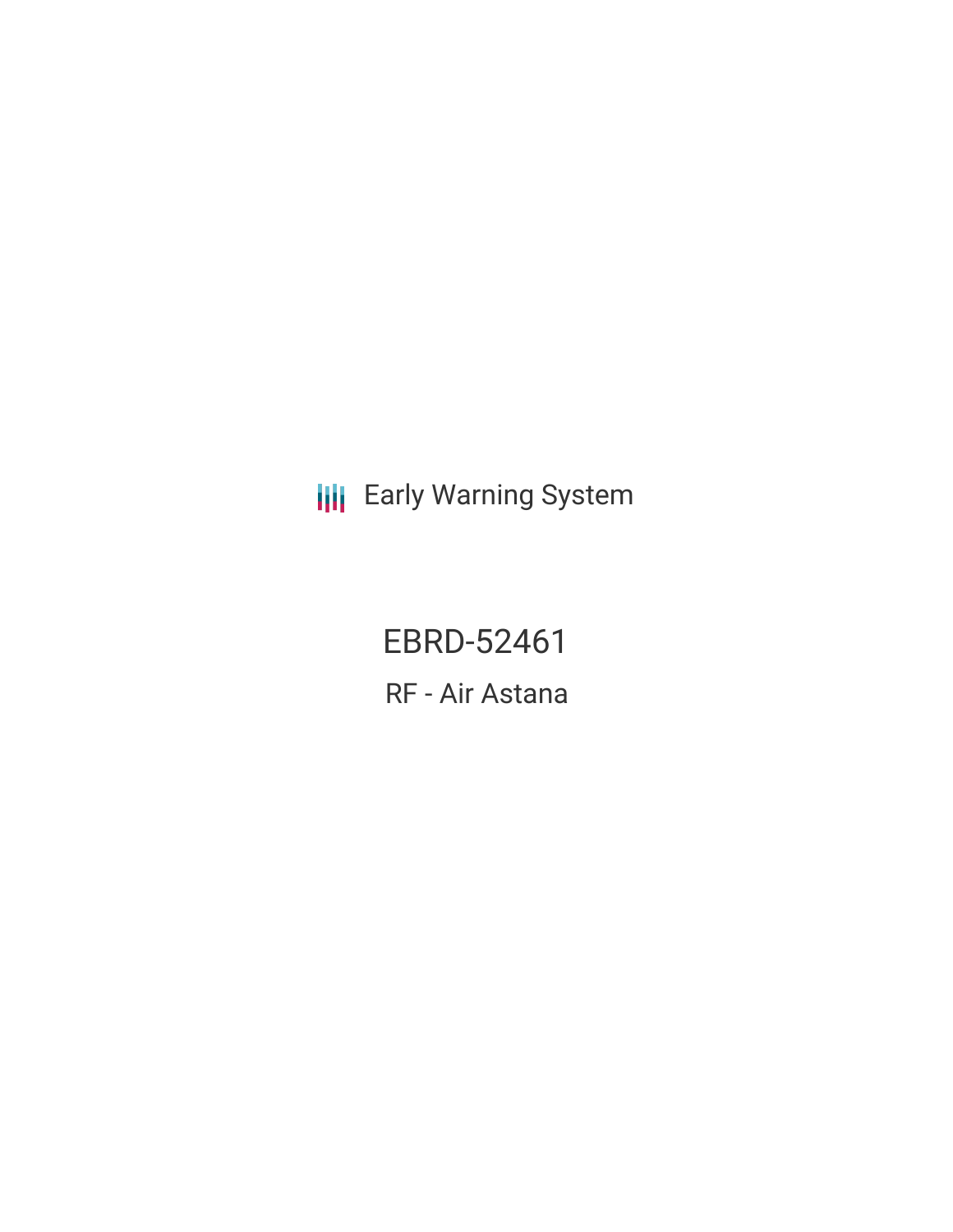

### **Quick Facts**

| <b>Countries</b>               | Kazakhstan                                              |  |  |  |  |
|--------------------------------|---------------------------------------------------------|--|--|--|--|
| <b>Financial Institutions</b>  | European Bank for Reconstruction and Development (EBRD) |  |  |  |  |
| <b>Status</b>                  | Approved                                                |  |  |  |  |
| <b>Bank Risk Rating</b>        | B                                                       |  |  |  |  |
| <b>Voting Date</b>             | 2021-04-14                                              |  |  |  |  |
| <b>Borrower</b>                | <b>JSC Air Astana</b>                                   |  |  |  |  |
| <b>Sectors</b>                 | Transport                                               |  |  |  |  |
| <b>Investment Type(s)</b>      | Loan                                                    |  |  |  |  |
| <b>Investment Amount (USD)</b> | $$50.00$ million                                        |  |  |  |  |
| <b>Project Cost (USD)</b>      | \$50.00 million                                         |  |  |  |  |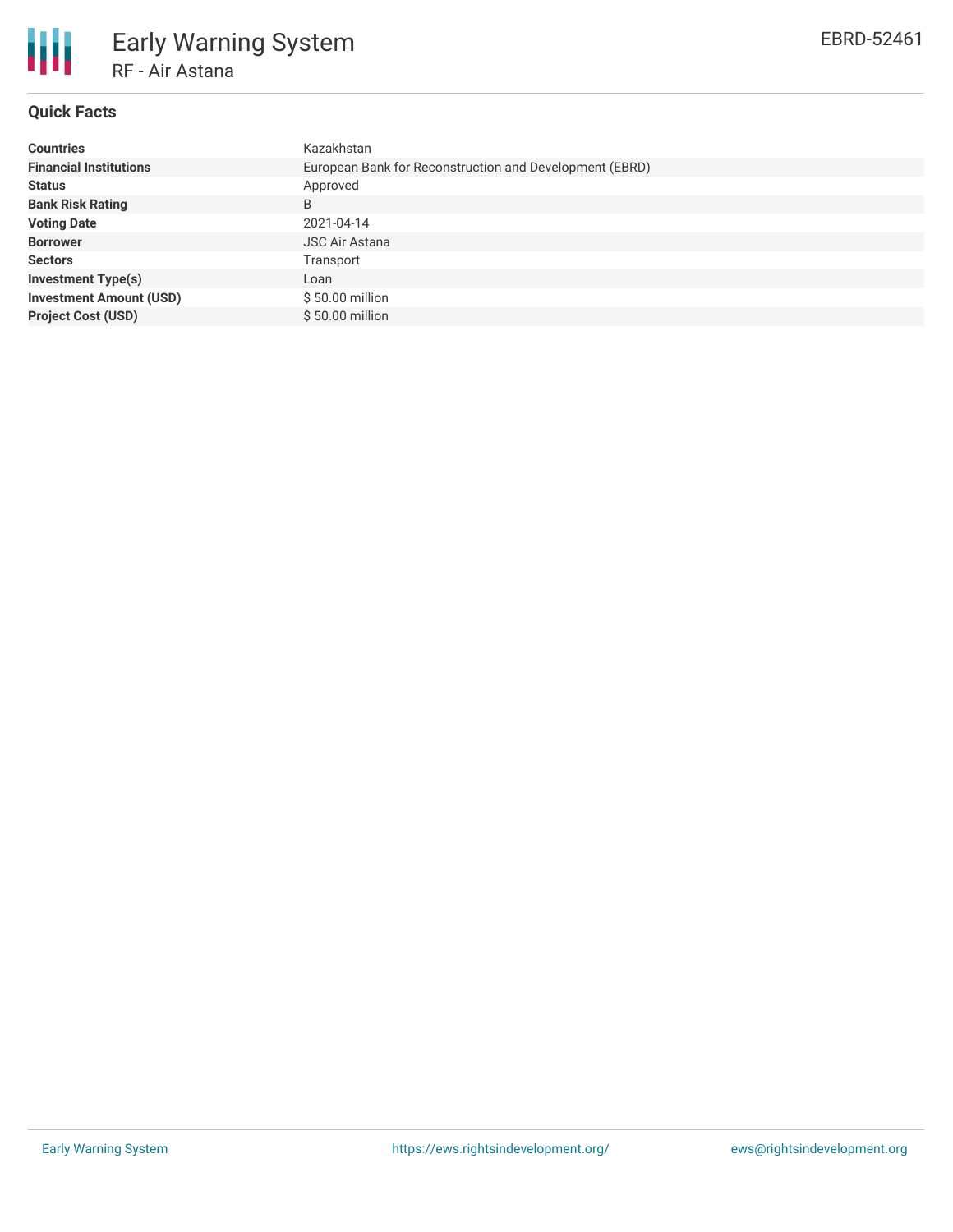

# **Project Description**

Under this project, EBRD is going to provide loan of up to US\$ 50 million to JSC Air Astana.

### **PROJECT OBJECTIVES**

The loan will be used to help the Company limit negative impact of the Covid-19 pandemic on it operations and to preserve transition gains achieved by the previous project.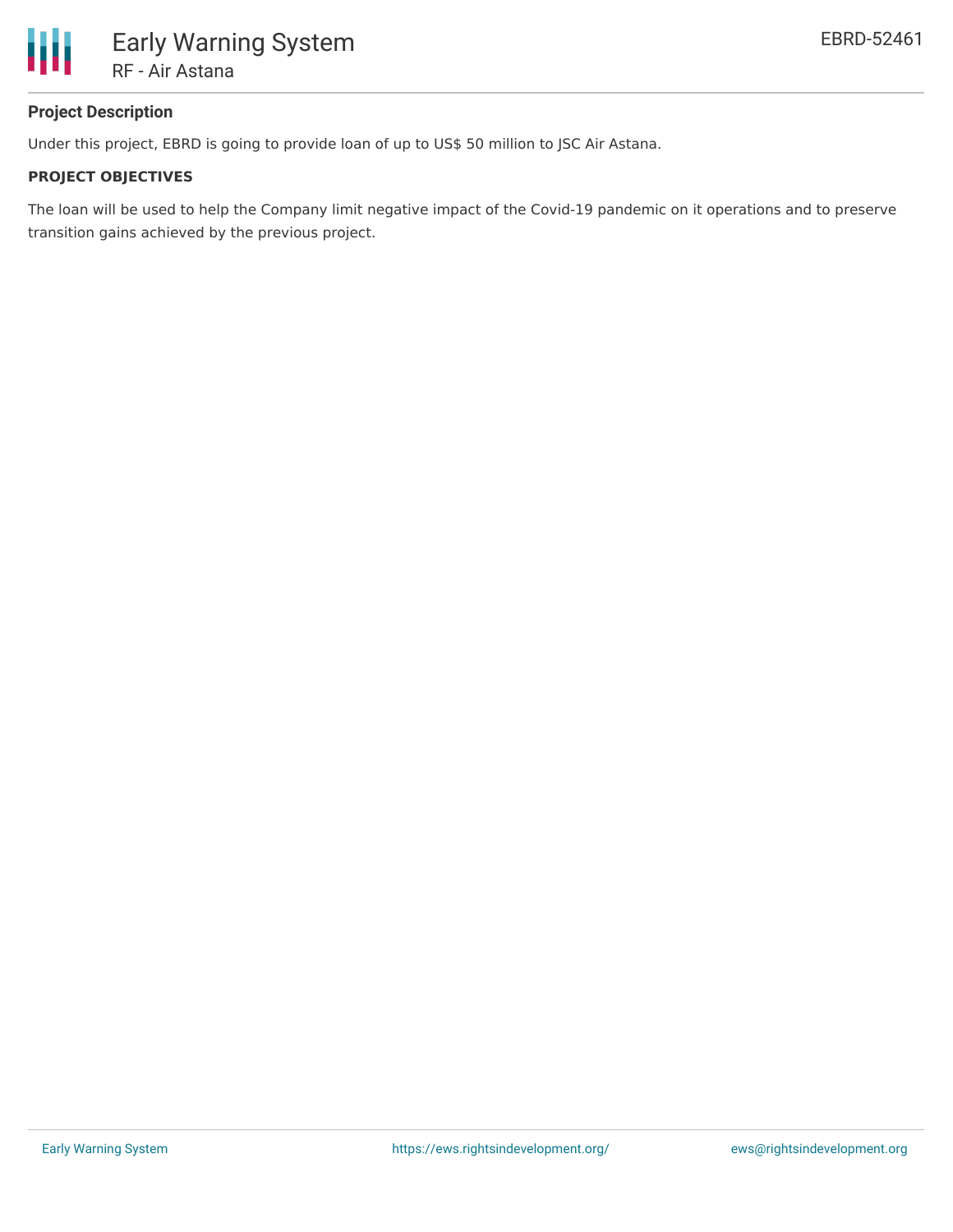

# **Investment Description**

European Bank for Reconstruction and Development (EBRD)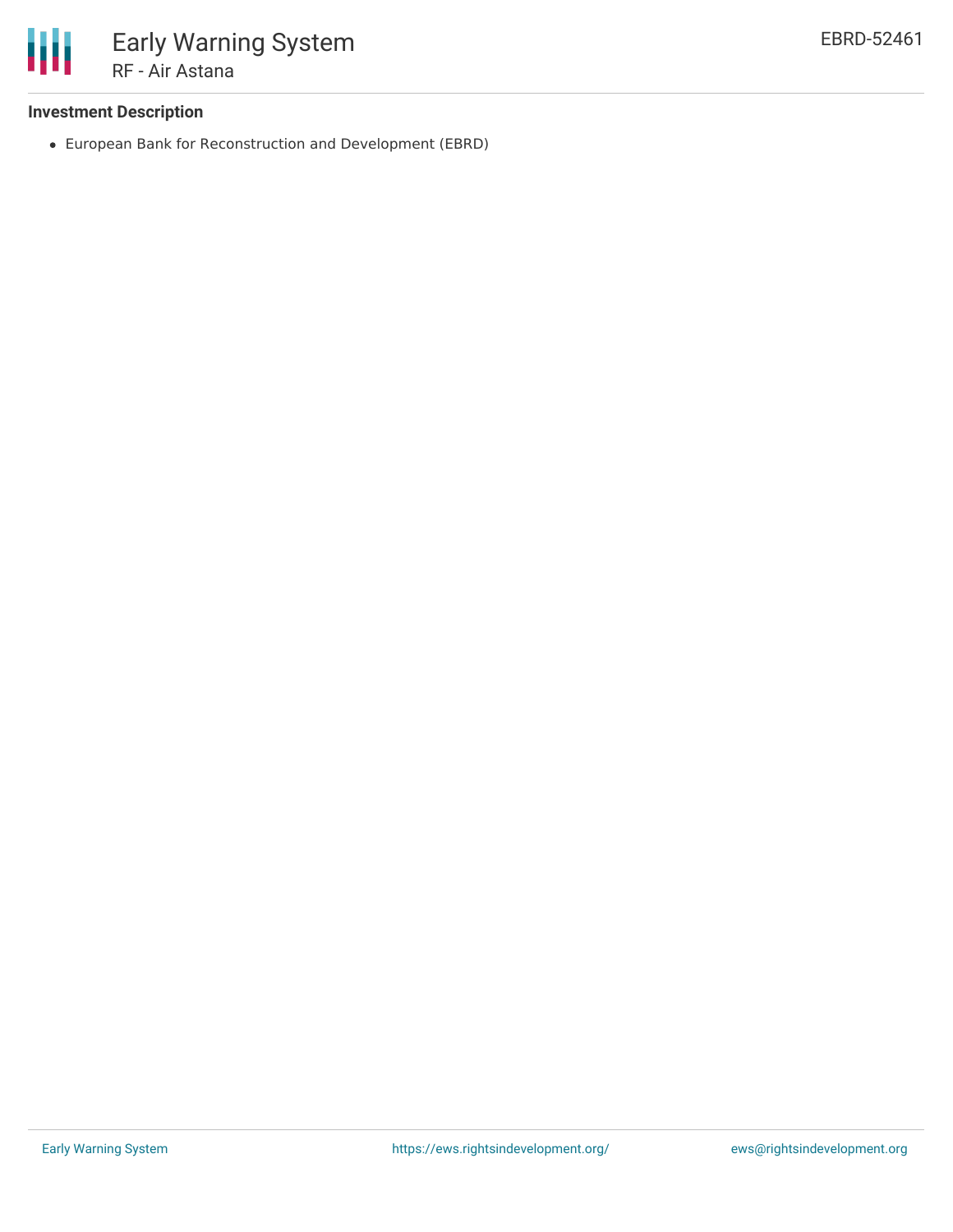

# **Private Actors Description**

JSC Air Astana is the Republic of Kazakhstan's flag carrier. It is 51 per cent owned by Samruk-Kazyna Sovereign Welfare Fund and 49 per cent by BAE Systems.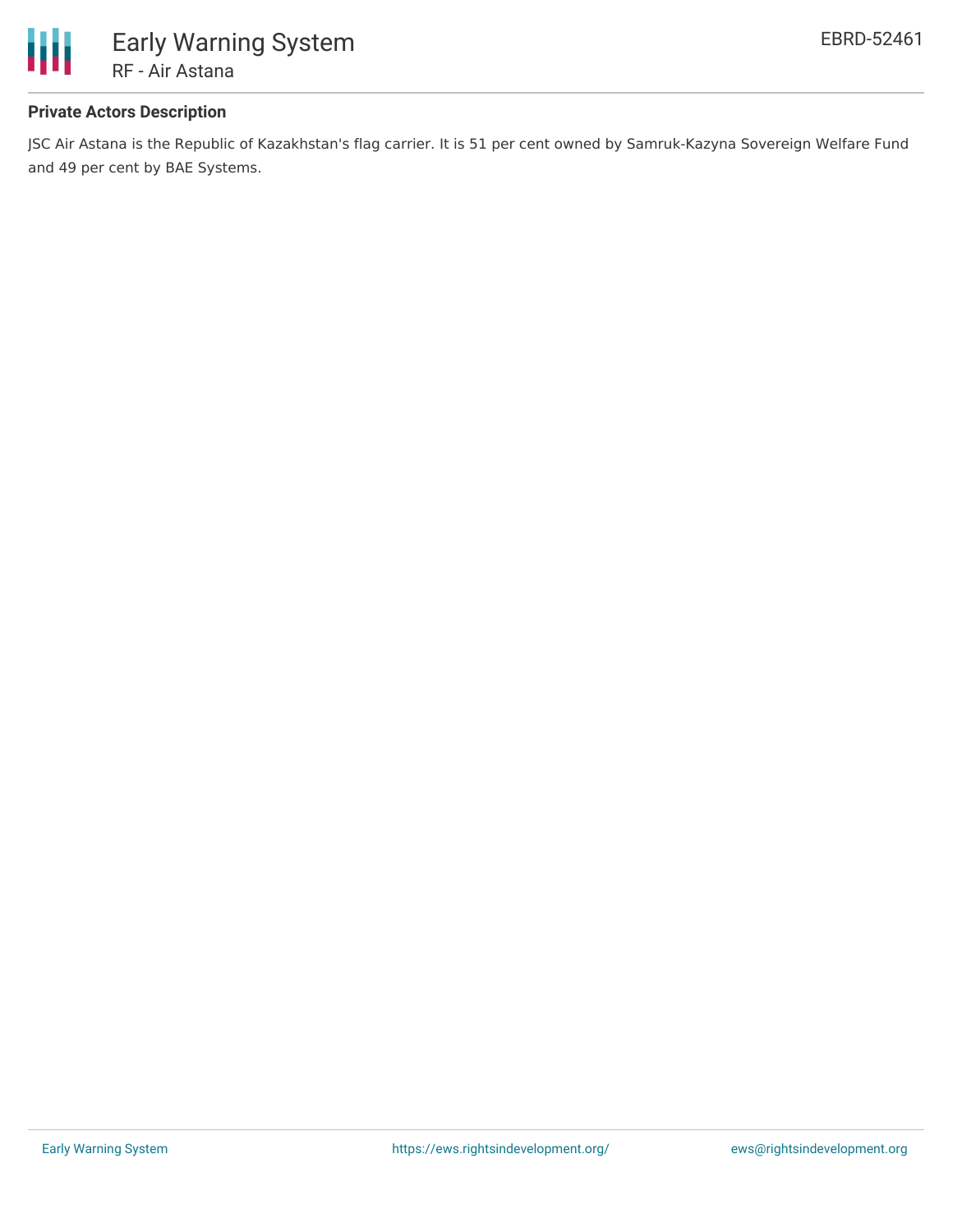

| <b>Private Actor 1</b> | <b>Private Actor</b><br>* Role | <b>Private Actor</b><br>l Sector | <b>Relation</b> | <b>Private Actor 2</b> | <b>Private Actor</b><br>2 Role | <b>Private Actor</b><br>2 Sector |
|------------------------|--------------------------------|----------------------------------|-----------------|------------------------|--------------------------------|----------------------------------|
|                        |                                |                                  | $-$             | AIR ASTANA JSC KZ      | Client                         | Transport                        |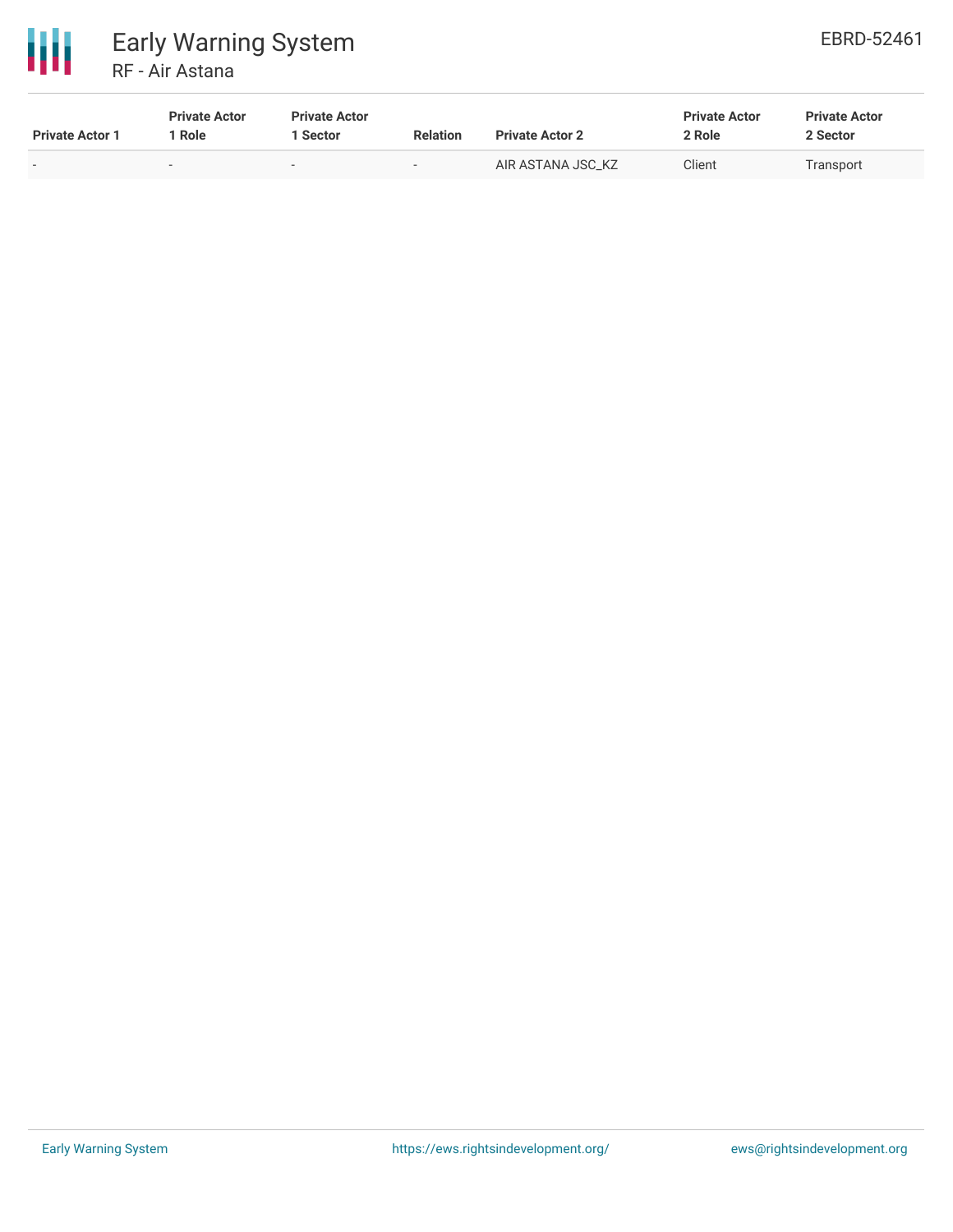# **Contact Information**

#### **COMPANY CONTACT INFORMATION**

Treasury Departmenttreasury@airastana.comwww.airastana.com4A Zakarpatskaya street Almaty 050039

#### **ACCESS TO INFORMATION**

You can request information by emailing: accessinfo@ebrd.com or by using this electronic form: https://www.ebrd.com/eform/information-request

#### **ACCOUNTABILITY MECHANISM OF EBRD**

The Project Complaint Mechanism (PCM) is the independent complaint mechanism and fact-finding body for people who have been or are likely to be adversely affected by an European Bank for Reconstruction and Development (EBRD)-financed project. If you submit a complaint to the PCM, it may assess compliance with EBRD's own policies and procedures to prevent harm to the environment or communities or it may assist you in resolving the problem that led to the complaint through a dialogue with those implementing the project. Additionally, the PCM has the authority to recommend a project be suspended in the event that harm is imminent.

You can contact the PCM at: pcm@ebrd.com or you can submit a complaint online using an online form at: http://www.ebrd.com/eform/pcm/complaint\_form?language=en

You can learn more about the PCM and how to file a complaint at: http://www.ebrd.com/work-with-us/project-finance/projectcomplaint-mechanism.html